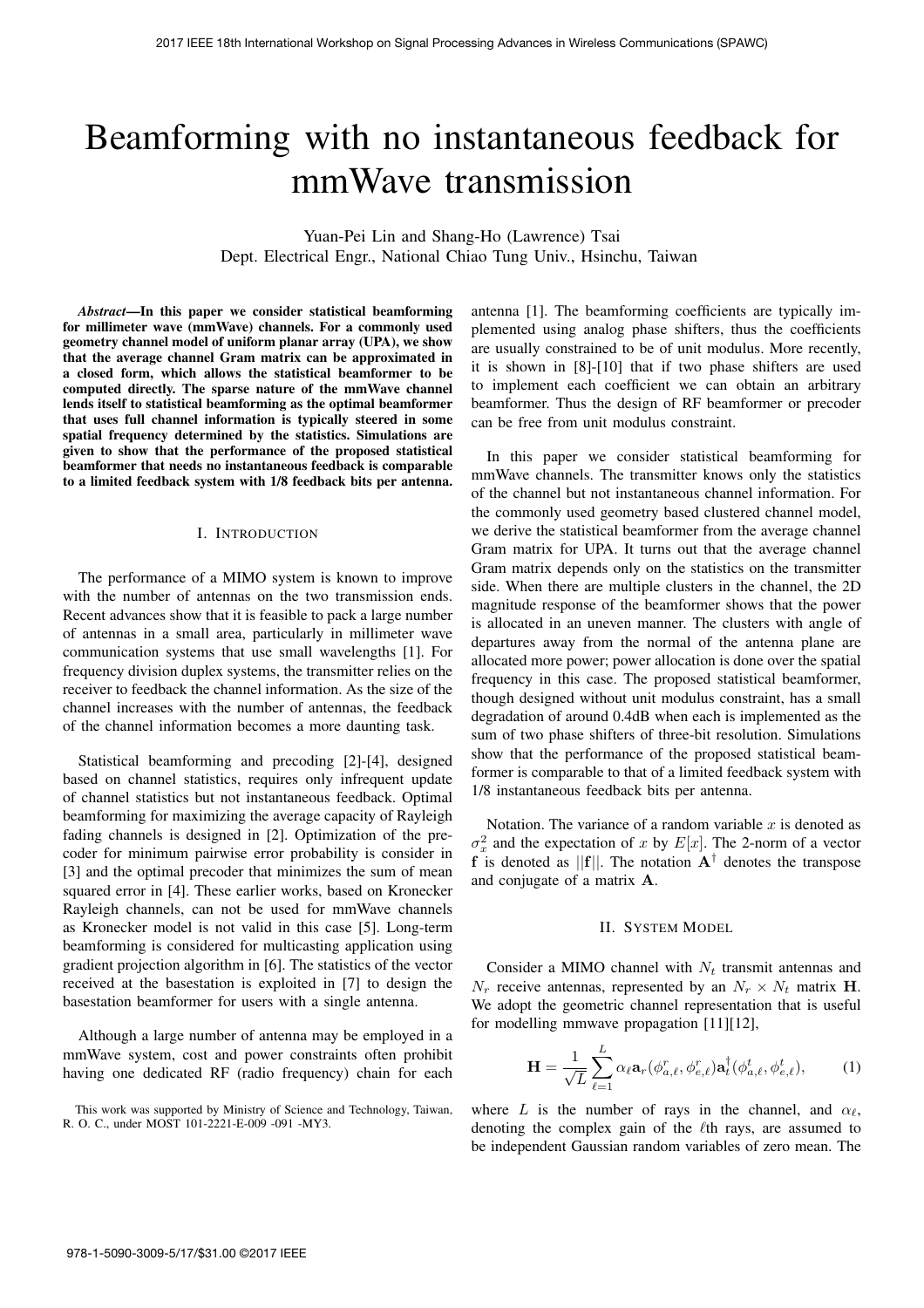azimuth (elevation) angle<sup>1</sup> of departure (AoD)  $\phi_{a,\ell}^t$  ( $\phi_{e,\ell}^t$ ) and the azimuth (elevation) angle of arrival (AoA)  $\phi_{a,\ell}^r$  ( $\phi_{e,\ell}^r$ ) are of the truncated Laplacian distribution, which is demonstrated in [13][11] to be a good model in this case. The angle of departure  $\phi_{a,\ell}^t$  ( $\phi_{e,\ell}^t$ ) are independent and of mean  $\overline{\phi}^t$  $_{a,\ell}^t$  ( ${\overline{\phi}}^t_{\epsilon}$  $e_{e,\ell}$ ). The standard deviations of angles of departure in azimuth and elevation, also called angular spreads, are denoted, respectively, by  $\sigma_{\phi_{a,\ell}^t}$  and  $\sigma_{\phi_{e,\ell}^t}$ . When the channel is clustered [12], the rays in the same cluster are assumed to be of the same variance and mean. The vectors  $\mathbf{a}_{k}^{\dagger}(\phi_{a,\ell}^{t},\phi_{e,\ell}^{t})$ <br>and  $\mathbf{a}_{\ell}(\phi_{a,\ell}^{r},\phi_{e,\ell}^{r})$  are respectively the transmit and receive and  $\mathbf{a}_r(\phi_{a,\ell}^r, \phi_{e,\ell}^r)$  are, respectively, the transmit and receive<br>antenna array response vectors. The array response vector for antenna array response vectors. The array response vector for a uniform planar array arranged on the yz-plane with size  $N_z \times N_y$  ( $N_z$  in the z-direction and  $N_y$  in the y-direction) is given by

$$
[\mathbf{a}(\phi_a, \phi_e)]_{m+nN_z} = \frac{1}{\sqrt{N_y N_z}} e^{j\xi(m\cos(\phi_e) + n\sin(\phi_e)\sin(\phi_a))},
$$
\n(2)

for  $0 \leq m \lt N_z$  and  $0 \leq n \lt N_y$ , where  $\xi = 2\pi d$  and  $d$  is the antenna spacing normalized by the wavelength. The channel in (1) can be written in a matrix form as

$$
\mathbf{H} = \mathbf{A}_r \mathbf{D}_\alpha \mathbf{A}_t^\dagger, \tag{3}
$$

where  $\mathbf{A}_r$  is the  $N_r \times L$  matrix whose column vectors are the L receive antenna array response vectors

$$
\mathbf{a}_r(\phi_{a,1}^r, \phi_{e,1}^r), \mathbf{a}_r(\phi_{a,2}^r, \phi_{e,2}^r), \cdots \mathbf{a}_r(\phi_{a,L}^r, \phi_{e,L}^r)
$$

whereas  $A_t$  is the  $N_t \times L$  matrix whose column vectors are the L transmit antenna array response vectors. The matrix  $D_{\alpha}$ , of size  $L \times L$ , is diagonal with diagonal elements  $\alpha_1, \alpha_2, \cdots, \alpha_L$ .

Let the transmitted symbol be s and the transmit beamformer be **f**, then the transmission power is  $P_t = ||\mathbf{f}||^2 \sigma_s^2$ .<br>The output of the receiver is  $r - \sigma \mathbf{Hs} + \sigma \mathbf{n}$ , where  $\sigma$  is The output of the receiver is  $r = gHs + gn$ , where **g** is the  $1 \times N_r$  receive combiner, **n** is the  $N_r \times 1$  channel noise vector. Assuming the elements of the channel noise vector **n** are independent, of variance  $N_0$  and zero mean, the resulting SNR is

$$
SNR = \frac{|\mathbf{g} \mathbf{H} \mathbf{f}|^2}{||\mathbf{g}||^2||\mathbf{f}||^2} \frac{P_t}{N_0}.
$$
 (4)

#### III. STATISTICAL BEAMFORMING

Assume the transmitter knows only the statistics and the beamformer **f** is designed based only on the statistics. The receiver has the channel information and knows the statistical beamformer used at the transmitter. In this case, the optimal combiner is  $\mathbf{g} = (\mathbf{H}\mathbf{f})^{\dagger}$  and the resulting SNR is  $SNR =$  $\frac{P_t}{N_0} ||\mathbf{Hf}||^2 / ||\mathbf{f}||^2$ . Averaging the SNR over the random channel, we get  $E[SNR] = \frac{P_t}{N_0} E[||\mathbf{Hf}||^2 / ||\mathbf{f}||^2]$ . To maximize the average SNR, we design the statistical beamformer to solve the following problem:

$$
\max_{\mathbf{f} \text{ s.t. } ||\mathbf{f}||=1} \mathbf{f}^{\dagger} \mathbf{B} \mathbf{f}, \quad \text{where } \mathbf{B} = E[\mathbf{H}^{\dagger} \mathbf{H}].
$$

The optimal beamformer is the unit eigen vector of the average channel Gram matrix **B** that corresponds to the largest eigen value. In what follows we show that for the channel model given in (1), the matrix **B** can be approximated in a closed form when the angle spread is small.

*Lemma 1:* When the angle of departures  $\{\phi_{a,\ell}^t\}$  and  $\{\phi_{e,\ell}^t\}$ and the complex gains  $\{\alpha_\ell\}$  are independent, the average channel Gram matrix  $\mathbf{B} = E[\mathbf{H}^{\dagger} \mathbf{H}]$  is given by

$$
\mathbf{B} = E[\mathbf{A}_t \mathbf{\Lambda} \mathbf{A}_t^\dagger],\tag{5}
$$

where  $\mathbf{\Lambda} = \text{diag}\{\sigma_{\alpha_1}^2, \sigma_{\alpha_1}^2, \cdots, \sigma_{\alpha_{Nray}}^2\}$  and in particular

$$
[\mathbf{B}]_{m+nN_z,\ell+kN_z} = \sum_{i=1}^{L} \sigma_{\alpha_i}^2 \mu_i (m - \ell, n - k), \qquad (6)
$$

for  $0 \leq m, \ell < N_z$  and  $0 \leq n, k < N_y$ , where  $\mu_i(m, n) =$  $E[e^{j\xi(m\cos\phi_{e,i}^t+n\sin\phi_{e,i}^t\sin\phi_{a,i}^t)}].$ 

See Appendix A for a proof. The function  $\mu_i(m, n)$  depends on the statistics of the AoD. When the angular spreads of these angles are small,  $\mu_i(m, n)$  can be approximated as follows.

*Lemma 2:* When angular spreads are small at the transmitter side,  $\mu_i(m, n)$  can be approximated as

$$
\mu_i(m, n) \approx e^{j\xi(m\cos\overline{\phi}_{e,i}^t + n\sin\overline{\phi}_{e,i}^t \sin\overline{\phi}_{a,i}^t)} \times p(-m\sin\overline{\phi}_{e,i}^t + n\cos\overline{\phi}_{e,i}^t \sin\overline{\phi}_{a,i}^t, \Delta\phi_{e,i}^t) \times p(n\sin\overline{\phi}_{e,i}^t \cos\overline{\phi}_{a,i}^t, \Delta\phi_{a,i}^t)
$$
\n(7)

where  $\Delta \phi_{e,i}^t = \phi_{e,i}^t - \overline{\phi}_{e,i}^t$ ,  $\Delta \phi_{a,i}^t = \phi_{a,i}^t - \overline{\phi}_{a,i}^t$ , and  $p(\beta, x) =$  $E[e^{j\xi\beta x}]$ .

A proof is given in Appendix B. Note that both  $\Delta \phi_{e,i}^t$  and  $\Delta \phi_{a,i}^{t}$  are truncated Laplacian random variables with zero mean. For a random variable  $x$  obtained by truncating a Laplacian random variable with zero mean and variance  $\sigma$ for the range  $[-\pi, \pi)$ , the pdf is  $1/(\sqrt{2}c_0\sigma)e^{-\sqrt{2}|x|/\sigma}$ . In this case we can verify that

$$
p(\beta, x) = \frac{1}{c_0(1 + \frac{\beta^2 \sigma^2}{2})} \bigg[ 1 + e^{-\frac{\pi \sqrt{2}}{\sigma}} \bigg( \frac{\beta \sigma}{\sqrt{2}} \sin(\beta \pi) - \cos(\beta \pi) \bigg) \bigg],
$$
(8)

where  $c_0 = 1 - e^{-j\pi\sqrt{2}/\sigma}$  is a constant. Combining the above two lemmas, we arrive at the following theorem.

*Theorem 1:* When the angular spreads are small at the transmitter side, the average channel Gram matrix can be approximated by

$$
[\mathbf{B}]_{m+nN_z,\ell+kN_z}
$$
  
\n
$$
\approx \sum_{i=1}^{L} \sigma_{\alpha_i}^2 e^{j\xi((m-\ell)\cos\overline{\phi}_{e,i}^t + (n-k)\sin\overline{\phi}_{e,i}^t \sin\overline{\phi}_{a,i}^t))}
$$
  
\n
$$
\times p(-(m-\ell)\sin\overline{\phi}_{e,i}^t + (n-k)\cos\overline{\phi}_{e,i}^t \sin\overline{\phi}_{a,i}^t, \Delta\phi_{e,i}^t)
$$

<sup>&</sup>lt;sup>1</sup>The elevation angle of a ray is the angle between the ray and the  $z$ -axis whereas the azimuth angle is the angle between the  $x$ -axis and the orthogonal projection of the ray on the xy-plane.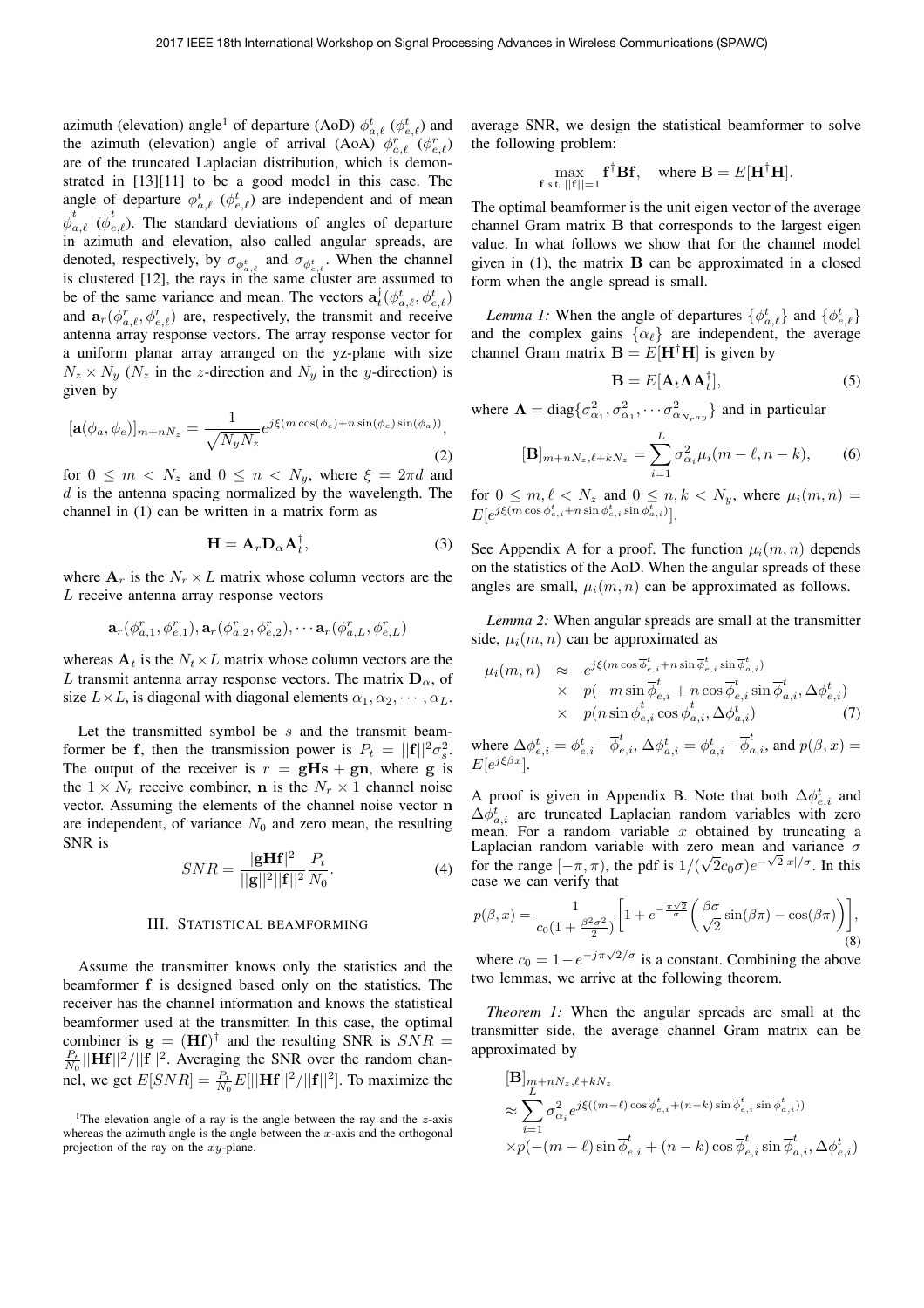$$
\times p((n-k)\sin\overline{\phi}_{e,i}^t\cos\overline{\phi}_{a,i}^t,\Delta\phi_{a,i}^t),\tag{9}
$$

for  $0 \leq m, \ell < N_z$  and  $0 \leq n, k < N_y$ , where  $p(\beta, x)$  is as given in (8)

With the above closed-form approximation of **B**, the beamforming vector can be computed accordingly. Although the above derivation of **B** requires the assumption that the angular spreads are small, simulation examples will be given to demonstrate that the approximation is accurate and the resulting beamformer useful even for larger angular spread. From Lemma 1, we see that the optimal statistical beamformer depends only on the statistics on the transmitter side, but not those on the receiver side. Therefore the statistical beamformer can be determined by the statistics of the AoD. To understand the above results better, we look into the beamformer design from the frequency domain point of view.

Magnitude response of the beamformer. In the beamforming system, each antenna sends out the symbol that is weighted by a coefficient in the beamforming vector **f**. Let us re-index the beamforming coefficients as an array  $f_{m,n}$ , for  $0 \leq m \leq N_z$  and  $0 \leq m \leq N_y$ , such that the coefficients are arranged according to the planar antenna array on the  $yz$ plane, with m corresponding to the index in the z-axis and  $n$ corresponding to the  $y$ -axis. Let

$$
F(\omega_1, \omega_2) = \sum_{m=0}^{N_z - 1} \sum_{n=0}^{N_y - 1} f_{m,n} e^{-j(m\omega_1 + n\omega_2)}
$$

be the Fourier transform for the two-dimensional sequence  $f_{m,n}$ . The expression of **B** given in (5) means that the average SNR is of the form  $E[SNR] = E[\mathbf{f}^{\dagger} \mathbf{A}_t \mathbf{A}_t \mathbf{f}]$ , which can be written as  $E[SNR] = E[|\mathbf{A}^{\dagger}|^2 \mathbf{A}^{\dagger} \mathbf{f}|^2]$ . Observe that the *i*-th written as  $E[SNR] = E[||\Lambda^{1/2}A_t^{\dagger}f||^2]$ . Observe that the *i*-th element of the vector  $\Lambda^{\dagger}f$  is equal to element of the vector  $\mathbf{A}_t^{\mathsf{T}} \mathbf{f}$  is equal to

$$
\frac{1}{\sqrt{N_y N_z}} \sum_{m=0}^{N_z-1} \sum_{n=0}^{N_y-1} f_{m,n} e^{-j\xi(m \cos(\phi_{e,i}^t) + n \sin(\phi_{e,i}^t) \sin(\phi_{a,i}^t))},
$$

$$
= F(\xi \cos(\phi_{e,i}^t), \xi \sin(\phi_{e,i}^t) \sin(\phi_{a,i}^t)).
$$

Therefore we have

$$
E[SNR] = E\bigg[\sum_{i=1}^{L} \sigma_{\alpha_i}^2 |F(\xi \cos(\phi_{e,i}^t), \xi \sin(\phi_{e,i}^t) \sin(\phi_{a,i}^t))|^2\bigg].
$$

This is the weighted sum of the mean square of the magnitude response  $|F(\omega_1, \omega_2)|$  evaluated at frequencies corresponding to the AoD, i.e.,  $(\xi \cos(\phi_{e,i}^t), \xi \sin(\phi_{e,i}^t) \sin(\phi_{a,i}^t))$ . This means that the design of the optimal statistical beamformer is to maximize the magnitude response  $F(\omega_1, \omega_2)$  at frequencies determined from the AoD, irrespective of the AoA. We will see in simulations that  $|F(\omega_1, \omega_2)|$  has peaks at frequencies corresponding to the means of the AoD.

Uniform linear array (ULA). When  $N_y = 1$ , the antennas form a uniform linear array along the z-axis. The above results are valid for ULA as well. In this case, only the elevation AoD is relevant and (6) reduces to  $[\mathbf{B}]_{m,\ell} = \nabla^L \cdot \sigma^2 E[\sigma] \hat{\mathcal{E}}((m-\ell)\cos\phi_{\sigma,i}^{\dagger}]$ . We have  $\sum_{i=1}^{L} \sigma_{\alpha_i}^2 E[e^{j\xi((m-\ell)\cos\phi_{e,i}^t}].$  We have

$$
[\mathbf{B}]_{m,\ell} \approx \sum_{i=1}^L \sigma_{\alpha_i}^2 e^{j\xi((m-\ell)\cos \overline{\phi}_{e,i}^t} p(-(m-\ell)\sin \overline{\phi}_{e,i}^t, \Delta \phi_{e,i}^t),
$$

where  $p(\beta, x)$  is as given in (8). Let us define the Fourier transform of the beamformer  $F(\omega) = \sum_{m=0}^{N_t-1} f_m e^{-jm\omega}$ , where  $f_m$  denotes the m-th coefficient of **f**. Then  $E[SNR] =$  $E\left[\sum_{i=1}^{L}\sigma_{\alpha_i}^2|F(\xi\cos(\phi_{e,i}^t))|^2\right]$ . That is, maximizing the average SNR is in effect maximizing the weighted sum of mean squares of  $|F(\omega)|$  at  $\xi \cos(\phi_{e,i}^t)$ , a result similar to the UPA case.

#### IV. SIMULATION EXAMPLES

Consider the geometry channel model in (1) with 64 transmit antennas (arranged in  $8 \times 8$ ) and 16 receive antennas (arranged in  $4 \times 4$ ). We assume there are three clusters and each has ten rays. The antenna spacing is half wavelength, thus  $d = 1/2$ . The complex gains  $\{\alpha_\ell\}$  are assumed to Gaussian random variables of zero mean and unity variance. We have used  $10<sup>5</sup>$  channels in the simulations.

Example 1. Consider the case when the cluster means are fixed. The means of the AoD in elevation and azimuth  $(\bar{\phi}_e^t, \bar{\phi}_a^t)$  for the three clusters are respectively  $(0.3\pi, 0.2\pi)$ ,  $(0.1\pi, 0.48\pi)$  and  $(0.55\pi, 0.1\pi)$ . Paths in the same cluster are of the same mean. The angular spreads of AoD and AoA in azimuth and elevation are 8◦ for each cluster. Fig. 1(a) shows the magnitude response  $|F(\omega_1, \omega_2)|$  as a function of  $\omega_1$  and  $\omega_2$ , where we have marked the cluster number at frequencies corresponding to the mean of AoD, i.e.,  $(\xi \cos(\bar{\phi}_{e,\ell}^t), \xi \sin(\bar{\phi}_{e,\ell}^t) \sin(\bar{\phi}_{a,\ell}^t))$ . In Fig. 1(b) the magnitude response  $|F(\xi \cos(\phi_e), \xi \sin(\phi_e) \sin(\phi_a))|$  is shown as a function of  $\phi_e$  and  $\phi_a$ . We see that the peaks of the magnitude response  $|F(\omega_1, \omega_2)|$  agree with the marked frequencies. Somewhat surprisingly,  $|F(\omega_1, \omega_2)|$  is not of similar height in these frequencies. From Fig. 1(b), we observe the largest peak at the second mean  $(0.1\pi, 0.48\pi)$ , a smaller peak at the first mean  $(0.3\pi, 0.2\pi)$  and a even smaller one at the third  $(0.55\pi, 0.1\pi)$ . The largest peak occurs at the frequency that corresponds to the second cluster, whose AoD is more away from the normal of the plane of the antenna. That is, more power is allocated to the spatial frequency away from the normal of the antenna plane.

Example 2. In this example, we evaluate the performance of the statistical beamformer. The means of the AoD in elevation and azimuth are uniformly distributed over  $[0, 2\pi]$ . Fig. 2 shows the average of the SNR in (4) as a function of the angular spread of AoD for  $P_t/N_0 = 0$  dB. Consider the performance of the statistical beamformer (labeled as 'stat') obtained through the approximation in Theorem 1 and the optimal one (labeled as 'optimal stat') that is obtained by numerically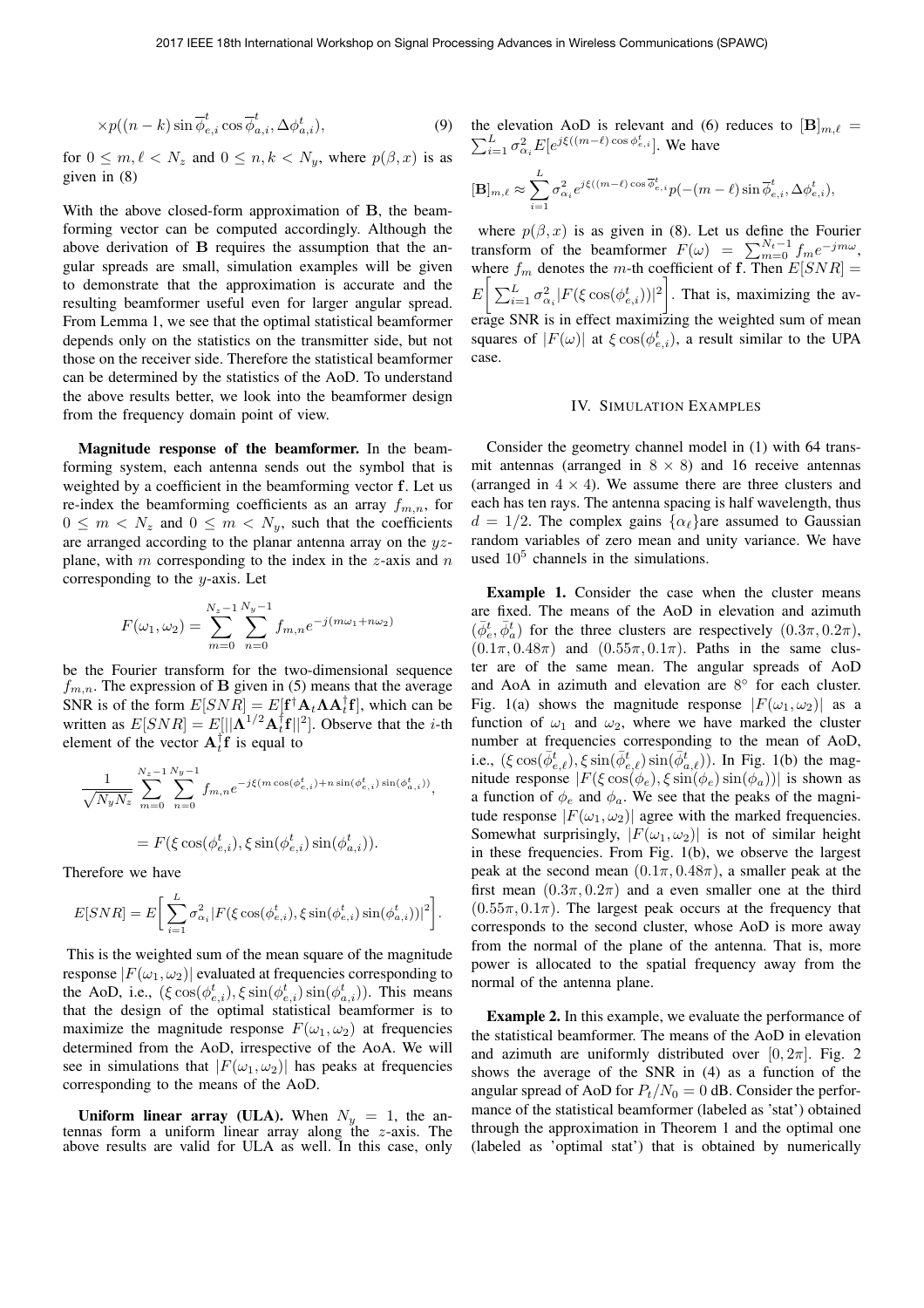

Fig. 1. Magnitude response of the beamformer; (a)  $|F(\omega_1, \omega_2)|$ ; (b)  $|F(\xi \cos(\phi_e^t), \xi \sin(\phi_e^t) \sin(\phi_a^t))|$  as a function of  $\phi_e$  and  $\phi_a$ .

evaluating the average of the  $10<sup>5</sup>$  channel Gram matrices used in the simulation. The two curves are close, especially for angular spread smaller than 5◦. The formula in Theorem 1, though obtained under small angular spread assumption, is useful even for moderate spread. As a bench mark, we also show in the figure the case when the transmitter has full CSI and employs the optimal unconstrained beamformer. The difference is around 2.3 dB for a small angular spread and increases to around 3.5 dB when the angular spread is  $10°$ . Also shown in Fig. 2 is the average SNR of the statistical beamformer when the coefficients are quantized due to the use of finite resolution phase shifters. Each beamforming weight is implemented as the sum of two phase shifters that are of three-bit resolution [8], [10]. We see that the degradation due to quantization is around 0.4 dB. Fig. 3 shows the transmission rate as a function of  $P_t/N_0$  when the angular spread is 5°. For comparison, we have shown the rate of sparse precoding and combining (SPC) [14] for two cases of feedback bits, 8 and 10

bits. The beamforming vector therein is in the form of an array response vector and only the elevation and azimuth angles need to be fed back to the transmitter. The phase shifters are also quantized using three bits. We see that the performance of the quantized beamformer is comparable to SPC with 8 feedback bits, i.e, 1/8 feedback bits per antenna.



Fig. 2. Average SNR vs. angular spread



Fig. 3. Transmission rate performance.



Using (3), we can express **B** as  $\mathbf{B} = E_{\mathbf{H}}[\mathbf{A}_t \mathbf{D}^{\dagger} \mathbf{A}_t^{\dagger} \mathbf{A}_t \mathbf{D} \mathbf{A}_t^{\dagger}]$ , where the subscript of the expectation means the average where the subscript of the expectation means the average is performed over **H**. As the AoD, AoA and the complex<br>gains  $\{\alpha_{\ell}\}\$  are independent we get  $\mathbf{B} = E_{\{\phi_{\alpha,\ell}^t, \phi_{\alpha,\ell}^t\}}[\mathbf{A}_t \Lambda \mathbf{A}_t^{\dagger}]$ , where  $\Lambda$  is given by  $E_{\{\alpha_\ell\}}[\mathbf{D}_{\alpha}^{\dagger}E_{\{\phi_{\alpha,\ell}^r,\phi_{\alpha,\ell}^r\}}[\mathbf{A}_{\tau}^{\dagger}]\mathbf{A}_{\tau}]\mathbf{D}_{\alpha}].$  Notice that  $\{\alpha_\ell\}$  are independent and of zero mean, so  $\Lambda$  is a diagonal matrix. Only the diagonal elements of the matrix diagonal matrix. Only the diagonal elements of the matrix  $E_{\{\phi_{a,\ell}^r, \phi_{e,\ell}^r\}}[\mathbf{A}_r^{\dagger} \mathbf{A}_r]$  matter and the diagonal elements are all<br>  $\mathbf{A}_{\ell}^{\dagger}$  the same that  $\mathbf{A}_{\ell}^{\dagger}$  (*i*  $\mathbf{A}_{\ell}^{\dagger}$ ) = (*i*  $\mathbf{A}_{\ell}^{\dagger}$ ) equal to 1 because the product  $\mathbf{a}_r^{\dagger}(\phi_{a,\ell}^r, \phi_{e,\ell}^r) \mathbf{a}_r(\phi_{a,\ell}^r, \phi_{e,\ell}^r) =$